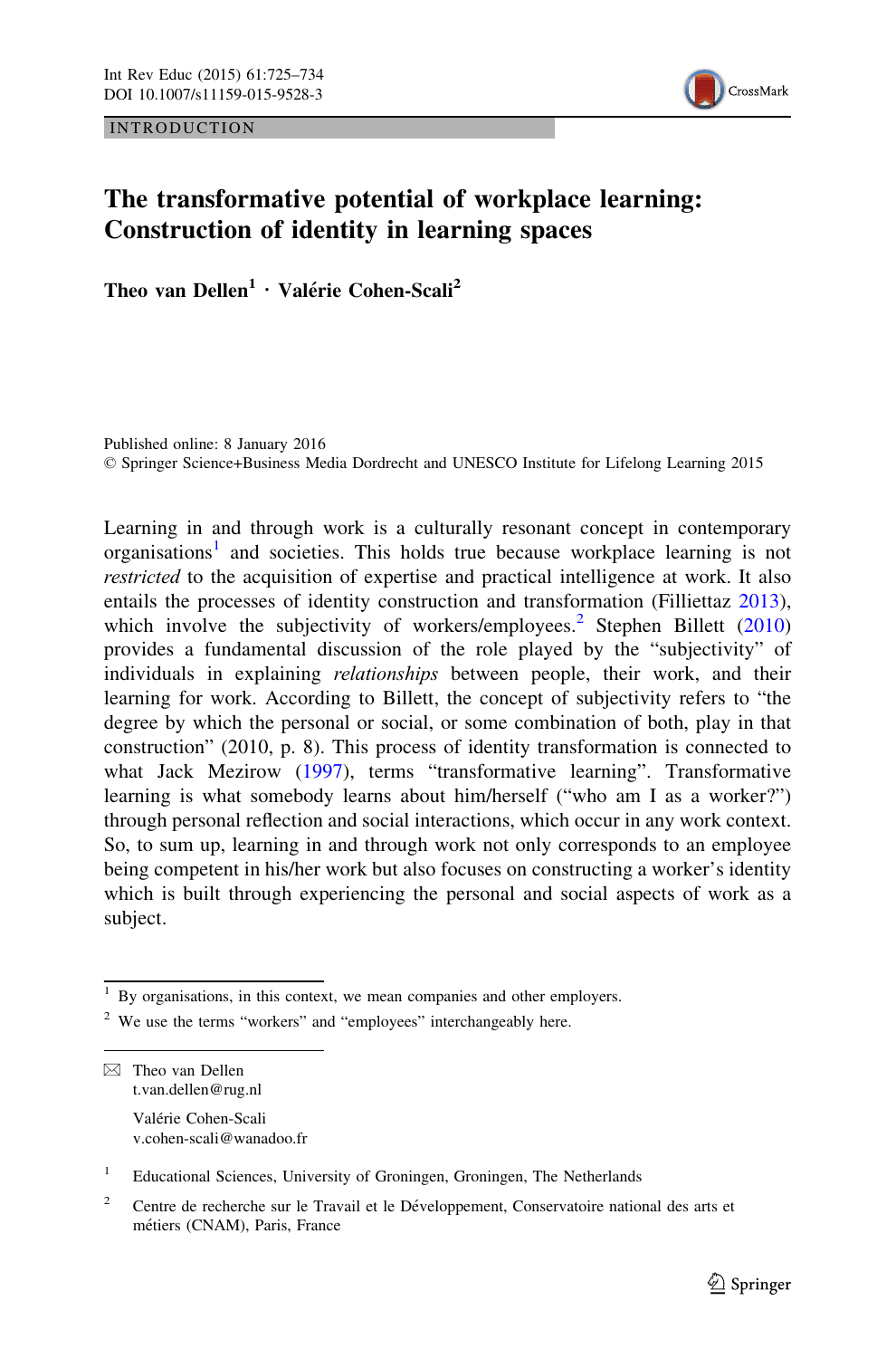These identity transformation processes are particularly crucial in contemporary labour markets with more flexible organisations which feel less responsible for supporting their employees in their career path and where, at the same time, people have to learn more intensively and more frequently (Cohen-Scali and Guichard [2008\)](#page-8-0). In addition, it has already been emphasised by Billett and Margaret Somerville [\(2004](#page-8-0)) that the commitment of individuals in workplace learning lies in the transformation of both their identity and their work. In our view, this process of transformative workplace learning should be implemented by organisations in order to support the growing need for flexibility at work and to promote a model of autonomous and adaptable workers.

This introduction to the special issue of the *International Review of Education* – Journal of Lifelong Learning (IRE) on the topic of workplace learning, subjectivity and identity has four parts. We aim to provide a number of paths in (re)considering research and practices on this topic. In the first part, we present different stakeholders' perspectives about the necessity of considering the topic in hand. In the second part, we discuss some further approaches to the conceptualisation and contextualisation of the topic. In the third part, we introduce the six articles of this special issue. The introduction ends with a concluding remark.

## The need for transformative lifelong learning to develop workers' identity

In May 2012, Lynne Chisholm<sup>3</sup> and two colleagues delivered a keynote address at the "Learning unlimited" Conference of the Asia-Europe Meeting Lifelong Learning (ASEM LLL) Research Hub in Copenhagen (Chisholm et al. [2012\)](#page-8-0). At the beginning of their keynote address, they presented a large number of points of concern and relevant arguments to legitimise at that moment in time the importance of conceptually framing the issue of workplace learning in line with subjectivity and identity. Each of the arguments considered one or more of the various stakeholders of workplace learning such as policy(makers), employers, unions, employees and researchers. An overview is provided in Table [1](#page-2-0).

The first group of arguments and issues concern the mostly "critical" researchers, the unions, and also the employees, even though they seem to be hardly present in the discussions around these arguments. The first argument saw the continuing interest in workplace learning as a possibility to empower and emancipate workers at an individual as well as a social level (e.g. through The Sage Handbook of Workplace Learning by Margaret Malloch et al. [2011\)](#page-9-0). Second was the somewhat similar argument of the never-ending debate on learning autonomy providing personal development of employees despite the instrumentality of many training and development practices in work organisations. And the third argument brought forward the relatively "new" idea that employees should be considered as active

<sup>&</sup>lt;sup>3</sup> We dedicate this special issue to the late Lynne Chisholm (Ť 2014) for her leadership and inspiring performance as a coordinator of the Workplace Learning Network 2 of the Asia-Europe Meeting Lifelong Learning (ASEM LLL) Research Hub. More information on this network is available at [http://asemlllhub.](http://asemlllhub.org/researchnetworks/workplacelearning/) [org/researchnetworks/workplacelearning/](http://asemlllhub.org/researchnetworks/workplacelearning/).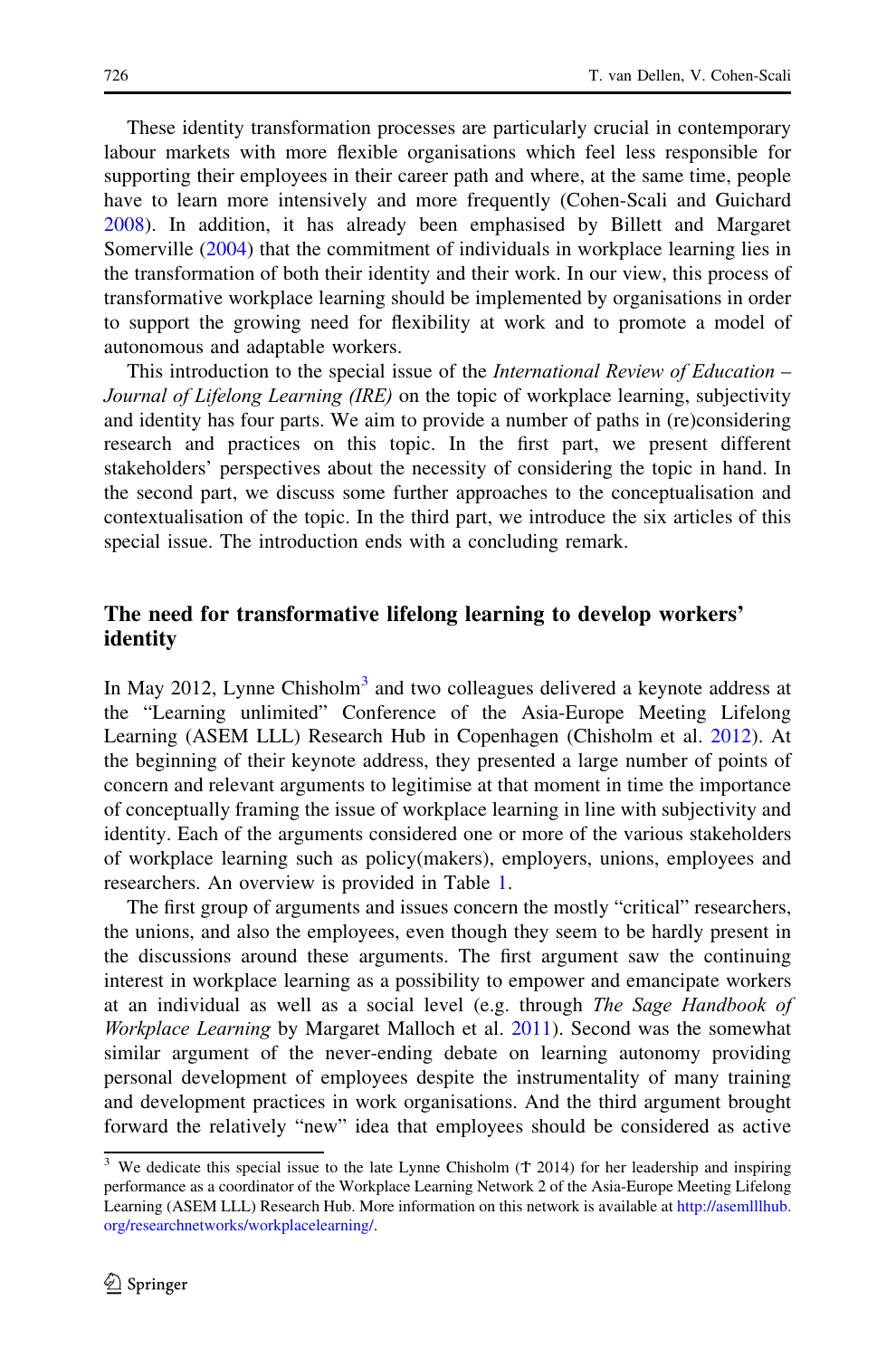| Arguments and issues concerning "critical"<br>researchers, the unions, and also the<br>employees | (1) Continuing interest in workplace learning is a<br>possibility to empower and emancipate workers at an<br>individual as well as a social level                                                                                                                                                                                                                                                                                                     |  |
|--------------------------------------------------------------------------------------------------|-------------------------------------------------------------------------------------------------------------------------------------------------------------------------------------------------------------------------------------------------------------------------------------------------------------------------------------------------------------------------------------------------------------------------------------------------------|--|
|                                                                                                  | (2) Learning autonomy provides personal development of<br>employees despite the instrumentality of many training<br>and development practices in work organisations                                                                                                                                                                                                                                                                                   |  |
|                                                                                                  | (3) Employees should be considered as active learners<br>focusing on their own subjectivity and identity at work<br>(Chisholm 2013)                                                                                                                                                                                                                                                                                                                   |  |
| Arguments and issues concerning employers<br>and policy(makers) in particular                    | (1) Continuous restructuring of the labour market causes<br>ongoing changes of work organisations and work<br>processes (growing fluidity, dynamics and complexity)                                                                                                                                                                                                                                                                                   |  |
|                                                                                                  | (2) In the context of globalisation, the connection between<br>education/training and development is continuously<br>changing and strengthening, with increasing global<br>economic competition towards higher qualifications of<br>employees at the cost of lower-qualified employees                                                                                                                                                                |  |
| Arguments and issues concerning<br>researchers directly and policy (makers)<br>indirectly        | (1) Re-recognition of informal learning at the workplace<br>is becoming increasingly important (Ellström 2011).<br>The ongoing process of individualisation, more<br>pronounced in the global West and North than in the<br>global East and South, influences the relevance of<br>informal learning to skills acquisition at the workplace.<br>Through this individualisation, work is now more<br>professionalised and personalised than ever before |  |
|                                                                                                  | (2) Complex kinds of knowledge, such as implicit<br>knowledge (tacit or embodied), in contrast to explicit<br>knowledge (conceptualised or materialised), complicate<br>the conceptualisation of (needed) skills (or<br>competencies) in workplaces                                                                                                                                                                                                   |  |
|                                                                                                  | (3) In terms of identity, individualised workers may feel<br>an increasing need to fight isolation by looking for new<br>groups to belong to at work. This requires skills in<br>socialising with co-workers from a variety of<br>backgrounds                                                                                                                                                                                                         |  |
| Arguments and issues concerning<br>researchers only                                              | (1) In theory and in research, workplace learning is<br>increasingly considered as the crystallised at issue for<br>theory and research in the human sciences (Malloch<br>et al. 2011)                                                                                                                                                                                                                                                                |  |
|                                                                                                  | (2) There is a theoretical-methodological debate on how<br>best to approach workplace learning processes and how<br>to measure and prove outcomes with respect to<br>competencies as well as identity transformation                                                                                                                                                                                                                                  |  |
|                                                                                                  | (3) Research is rich and practice-based but dispersed,<br>fragmented, and focused on learning processes<br>(dynamics), relationships in organisation, norms in<br>work environments, but less on identity processes,<br>which risks side-lining questions of knowledge and<br>pedagogy (Evans and Guile 2012)                                                                                                                                         |  |

<span id="page-2-0"></span>Table 1 Why research on and policy making for workplace learning are important, in particular in terms of subjectivity and identity

Adapted and slightly expanded from Chisholm et al. ([2012\)](#page-8-0)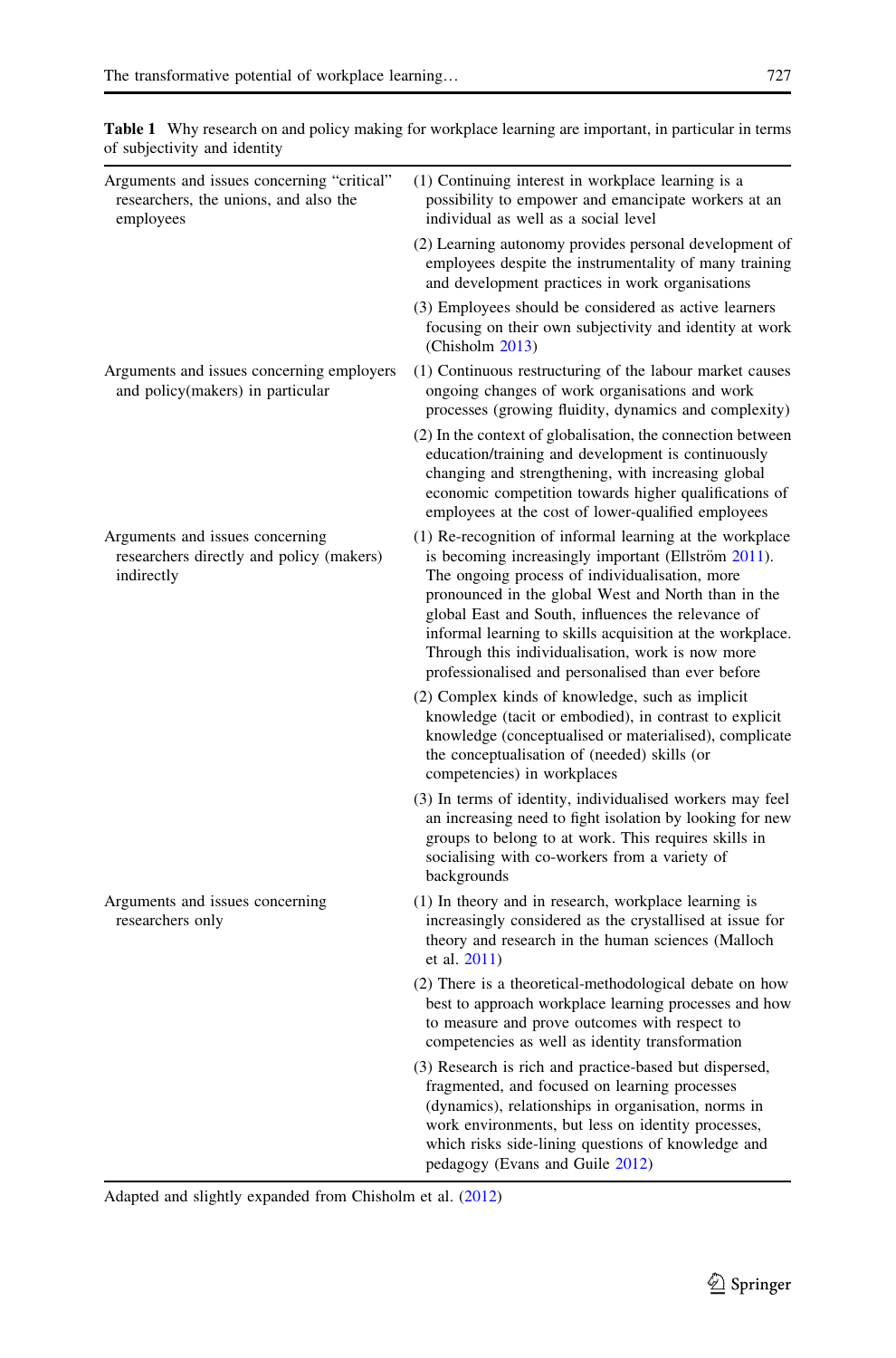learners focusing on their own subjectivity and identity at work. This last argument relates to the continuing individualisation in the world on the one hand and the already mentioned flexibility of organisations on the other hand. In sum, although each of these arguments seems to be plausible in their own right, all of them do embody an implicitly normative advocacy. This advocacy is directed at the realistic power relations between employees and their employers, or managers and decision makers at different levels in organisations (see also Chisholm [2013](#page-8-0)).

The second group of arguments and issues concern employers and policy (makers) in particular. They have to do with the context of globalisation which is changing the needs of the labour market. The first argument in this group considers how the continuous restructuring of the labour market causes ongoing changes of work organisations and work processes (growing fluidity, dynamics and complexity). This means that workplace learning is continuously needed. In the perspective of globalisation, and this is the second argument in this group, there is the continuously changing and strengthening connection between education/training and development, with increasing global economic competition towards higher qualifications of employees at the cost of lower-qualified employees. This second argument is implicitly a plea for workplace learning which enables non- or lowerqualified (particularly young) workers to enter and stay in the labour market and contribute to the development of a sense of belonging to a work community.

Moreover, there are arguments and issues which concern researchers directly and policy (makers) indirectly. The first one in this group is the re-recognition of informal learning at the workplace. Many authors, but in particular Peer-Erik Ellström  $(2011)$  $(2011)$ , emphasise this issue. The ongoing process of individualisation, more pronounced in the global West and North than in the global East and South, may influence the relevance of informal learning to skills acquisition at the workplace. Through this individualisation, work is now more professionalised and personalised than ever before, and this development has not ended yet. Connected with the aspect of informal learning is the debate around implicit knowledge (tacit or embodied), in contrast to explicit knowledge (conceptualised or materialised); a dichotomy which complicates the conceptualisation of (needed) skills (or competencies) in workplaces. And, finally, regarding identity, individualised workers may be increasingly looking for new groups to belong to at work, in order to fight isolation. And so, they have to learn to socialise with varied and heterogeneous communities of workers.

The last group of arguments and issues are in the interest of researchers only. These arguments have an empirical, theoretical and analytical character. First, in theory and in research, workplace learning is increasingly considered as the crystallised concept at issue for theory and research in the human sciences (see also Malloch et al. [2011](#page-9-0)). Second, there is the theoretical-methodological debate on how best to approach workplace learning processes and how to measure and prove outcomes with respect to competencies as well as identity transformation. And last, but certainly not least, Karen Evans and David Guile ([2012\)](#page-8-0) teach us that research is rich and practice-based but dispersed, fragmented, and more focused on learning processes (dynamics), relationships in organisation, norms in work environments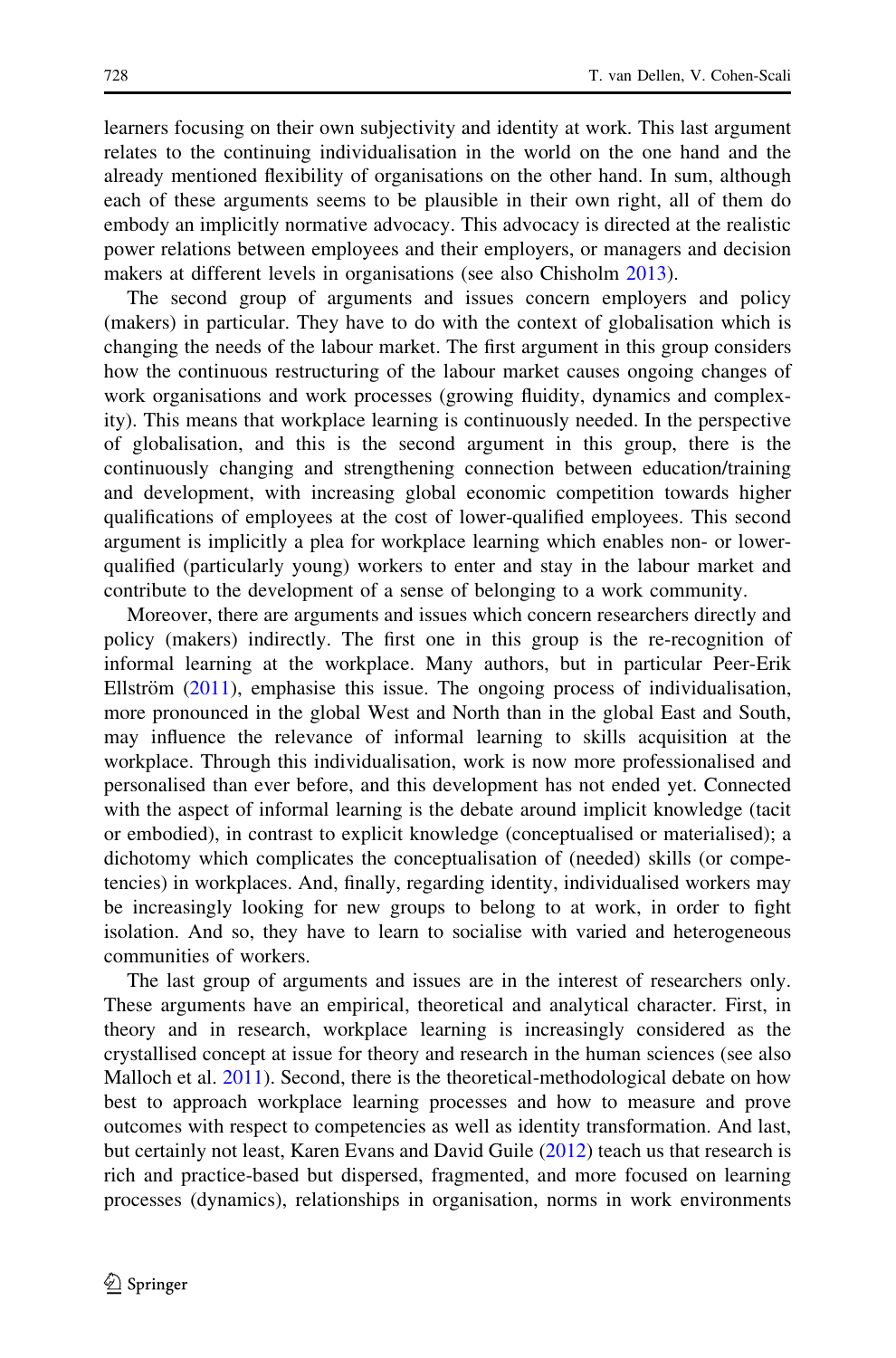than on identity processes, which risks side-lining questions of knowledge and pedagogy.

In sum, all these arguments have in common that there is a need for research and policy which focuses more on workplace learning in terms of subjectivity and identity. In this special issue we present six articles which make a start in this respect.

## Workplace learning, subjectivity and identity: conceptualising a complex and messy contextual reality

This special issue illuminates workplace learning, subjectivity and identity in terms of three aspects. The main aspect illustrates how freedom of learning in the workplace is experienced by employees. It is the characteristics of the workplace which influence how they learn to construct their "work identity" in a transformative manner, a factor which may be more or less independent of the structures and policies offered by organisations. The second relevant aspect concerns the cultural dimension. Almost all of the contributions to this special issue are rooted in and underline the role of contextual cultural dimensions and values in the way workplace learning is configured and used. And the third and final aspect concerns the variety found in the knowledge, skills and attitudes of the specific work sector described in each of the papers. This aspect draws upon the broad range of situations which are experienced by workers all over the world.

In workplaces in various organisational contexts, processes of learning are configured in at least three ways (Elkjear [2004;](#page-8-0) Van Dellen and Slagter [2009](#page-9-0)). First, the processes can be managed from the perspective of the organisations following given needs and developments. In order to achieve its objectives of utility and growth, the organisation "manages" the subjectivity and the identity of individual employees by implementing learning practices (e.g., training programmes, mentorship, communities of practice). Whenever workplace learning takes place, it is predominantly initiated and executed by the organisational management. So the characteristics of workplace learning practices are more driven by Taylorism,<sup>4</sup> which means that workplace learning is legitimised through socialisation directed at an envisaged future reality. Fortunately, in these organisational contexts, "nononsense transactions<sup>"5</sup> are nevertheless emergent side-effects, indicating that humans are not robots (second column of Table [2](#page-5-0)).

Second, and by contrast, learning and identity processes in the workplace concern the ways in which individuals (and maybe teams or groups of professionals) claim, as far as possible, social and professional recognition, as related to their ability to renew their own knowledge, competencies and skills independently, while at the same time of course aiming to match the demands of their organisation. In this

<sup>&</sup>lt;sup>4</sup> "Taylorism" refers to a theory of management which analyses and optimises workflows in order to improve economic efficiency. It is named after the American mechanical engineer Frederick Winslow Taylor (1856–1915).

<sup>5</sup> By "no-nonsense transactions", we mean that "work" and "money" are exchanged without any discussion.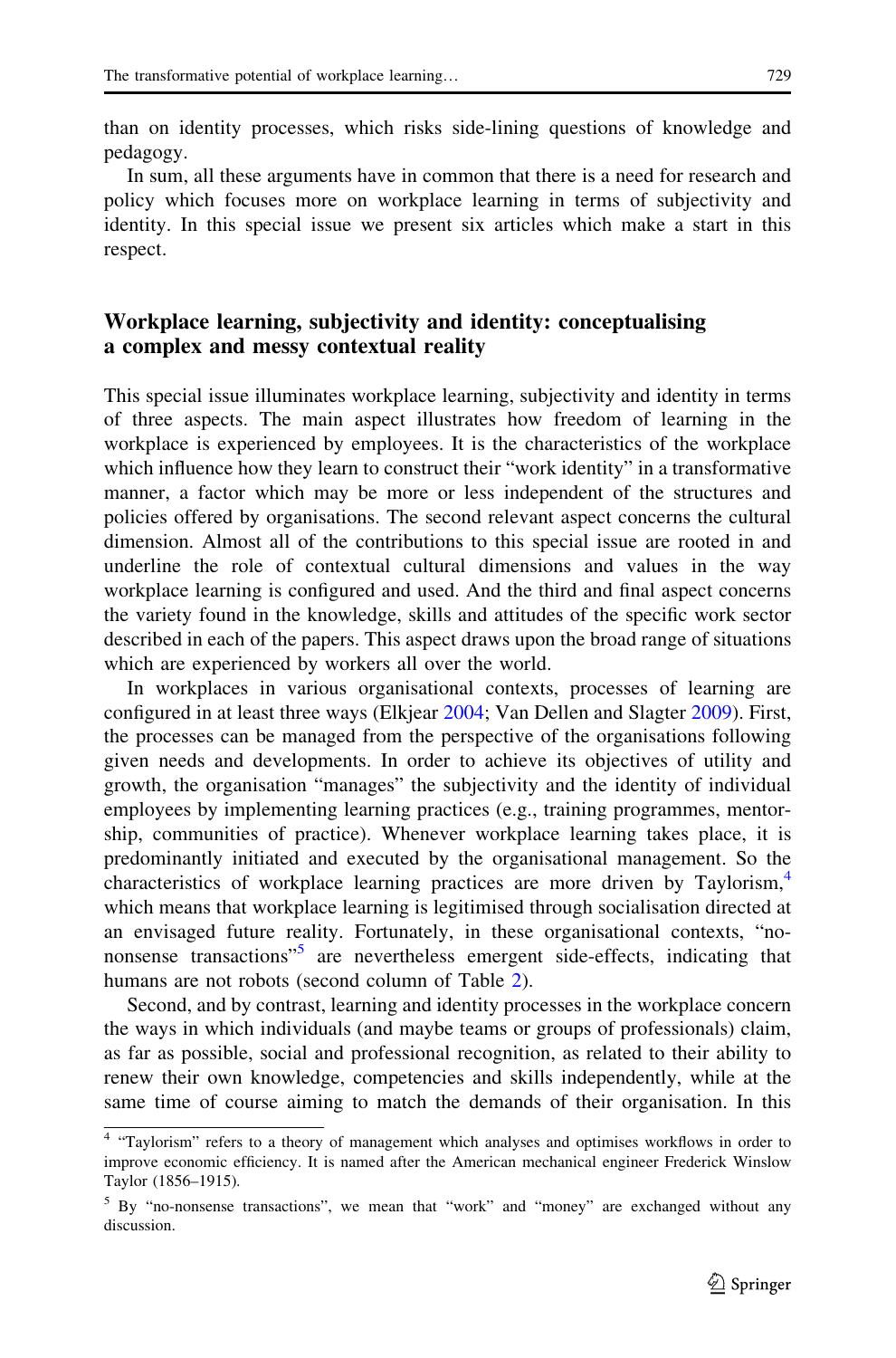| Workplace<br>learning    | Organisational<br>development          | Third way                            | Individual development                |
|--------------------------|----------------------------------------|--------------------------------------|---------------------------------------|
| Purpose                  | Utility and growth                     | Reciprocal purposes                  | Happiness and pleasure                |
| Method                   | Rational management                    | Dynamic balance                      | Self-determination                    |
| Legitimisation           | Socialisation creates fixed<br>reality | Co-creation of indefinite<br>reality | Responsible self-regulated<br>reality |
| Emergent side-<br>effect | No-nonsense transactions               | Negotiation in mutual<br>trust       | Anarchistic emancipation              |

<span id="page-5-0"></span>Table 2 Three different configurations of workplace learning

Source Van Dellen and Slagter [\(2009](#page-9-0))

process, individuals may use any of a variety of learning spaces. In this instance, the characteristics of workplace learning are strongly personalised, as can be seen by the characteristics in last column on the far right of Table 2. These characteristics in particular share humanist values.

Between these two contrary extremes lies a third possibility, in which organisational development and individual (and professional) developments (both occupational and personal) are produced through the subjective and pragmatic processes of identity construction and transformation jointly carried out by employees and managers by learning practices which are close to everyday working practices. The characteristics of this "third way", as Bente Elkjear [\(2004](#page-8-0)) terms it, seem to be very realistic, albeit only possible if sufficient mutual trust and dynamic balance are negotiated between the management and the workers. In that instance, co-creation of indefinite (future) reality and reciprocal purposes may become features of workplace learning practices.

Taken together, the variety in the characteristics of workplace learning generates questions regarding the manner in which structure and agency emerge in all sorts of organisations with all sorts of cultures. This special issue assembles contributions which demonstrate how work contexts for various sectors differ due to local and cultural circumstances found in a heterogeneous range of countries. These circumstances, in turn, offer various sorts of learning conditions, opportunities or constraints. The papers presented here demonstrate how these various contexts lead to workplace learning which, by way of subjective and pragmatic processes, contributes to identity transformation of individuals and groups.

# From identity-constructing workplace learning processes to learning spaces

The six articles of this special issue are very diverse. To some extent, this demonstrates that conceptualisation of workplace learning, subjectivity and identity in reality is very complex and messy. With one exception, the articles present original research in a variety of organisational and professional contexts. While there are examples of workplace learning processes which contribute to identity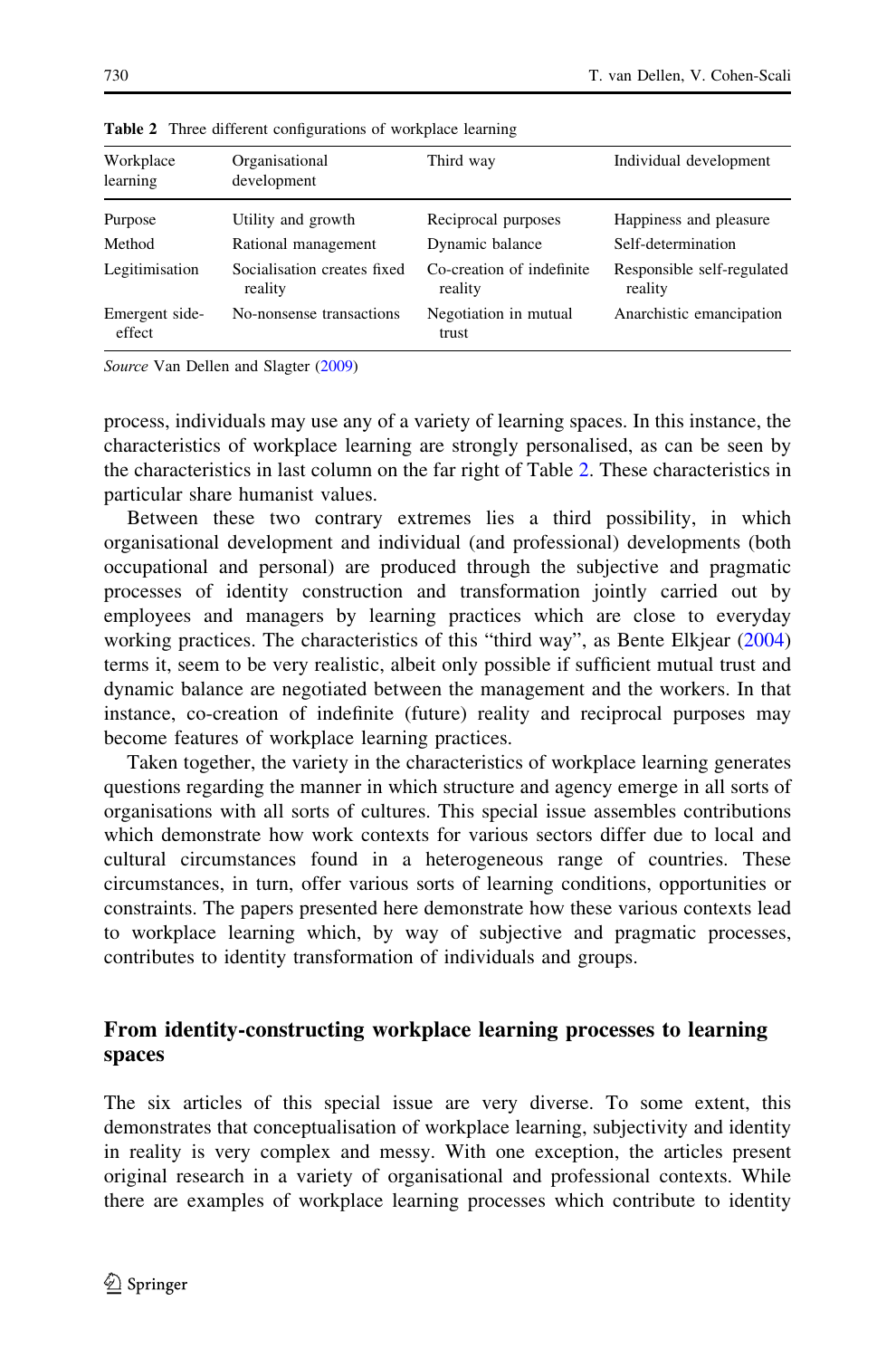transformation through subjective experiences, this may not be the case in other circumstances. In the final paper, which is not based on original research, this leads to a kind of advocacy for the use of the term "learning spaces".

The first article, by Guest Editor Theo van Dellen and Ina Heidekamp, is entitled "How Dutch employees experience freedom of learning for work". It addresses the topic of learning in, for and through work broadly by conceptualising employees' experience with workplace learning through the quest for "freedom of learning". An original mixed-methods research design is used in order to be able to evaluate quantitative as well qualitative data. Thus the paper draws on the rich insights gleaned from workplace learning research, from theoretical and even from philosophical literature which refers to concepts like motivation, subjectivity, work identity and agency in connection with the quest for freedom of learning for work. The information provided by the Dutch employees participating in the research component indicates that they are aware of the appeal to keep on learning throughout their lives. Besides their work, learning is important to them, even though (meaningful) education, training and development are not always achievable. They are rarely offered an opportunity to learn what they are really interested in, neither formally nor non-formally. This contrasts with the thoughts and ideas of Dutch policy makers. They are increasingly promoting a learning climate which is designed for the flexible and adaptable employee. This is, however, not at all congruent with Dutch employees' "own will" learning motivation and learning.

Our second article, entitled "Development of analytical competencies and professional identities through school-based learning in Denmark", by Bent B. Andresen, is about learning processes in so-called "affinity groups" formed by primary and lower secondary school teachers. These affinity groups are learning spaces which systematically increase teachers' understanding of the professional challenges of schools as workplaces. They develop teachers' professional identities, as well as their analytical competencies, which become part of their work identity in schools. Teachers learning together on the basis of concrete everyday work-based examples in this case even have an impact on student learning and well-being. In line with the first contribution, this paper shows that teachers, like most other employees, feel a responsibility for their own personal and professional development if their self-regulation and identity construction are acknowledged by their schools.

Guest Editor Valérie Cohen-Scali and Padma Ramsamy-Prat enlighten the role of dialogues in workplace situations in the French sector of retail pharmacists. Their article [written in French] is entitled "Apprendre par le dialogue: le cas des pharmaciens d'officine en interaction avec leurs clients" [Learning through dialogue: the case of retail pharmacists' interactions with their customers]. Using a work analysis methodology based on video recording, they studied dialogues between pharmacists and their clients. The identity of pharmacists is built in the space of their pharmacy, through the communication with clients. This article shows situations where the pharmacist has to adjust to the clients' requests in his/her daily work. Using the theoretical framework of the "dialogical self" (Hermans [2001](#page-8-0)), the authors demonstrate that these dialogues continuously involve the subjectivity and the different selves of the pharmacist. The use of a series of selves appears as a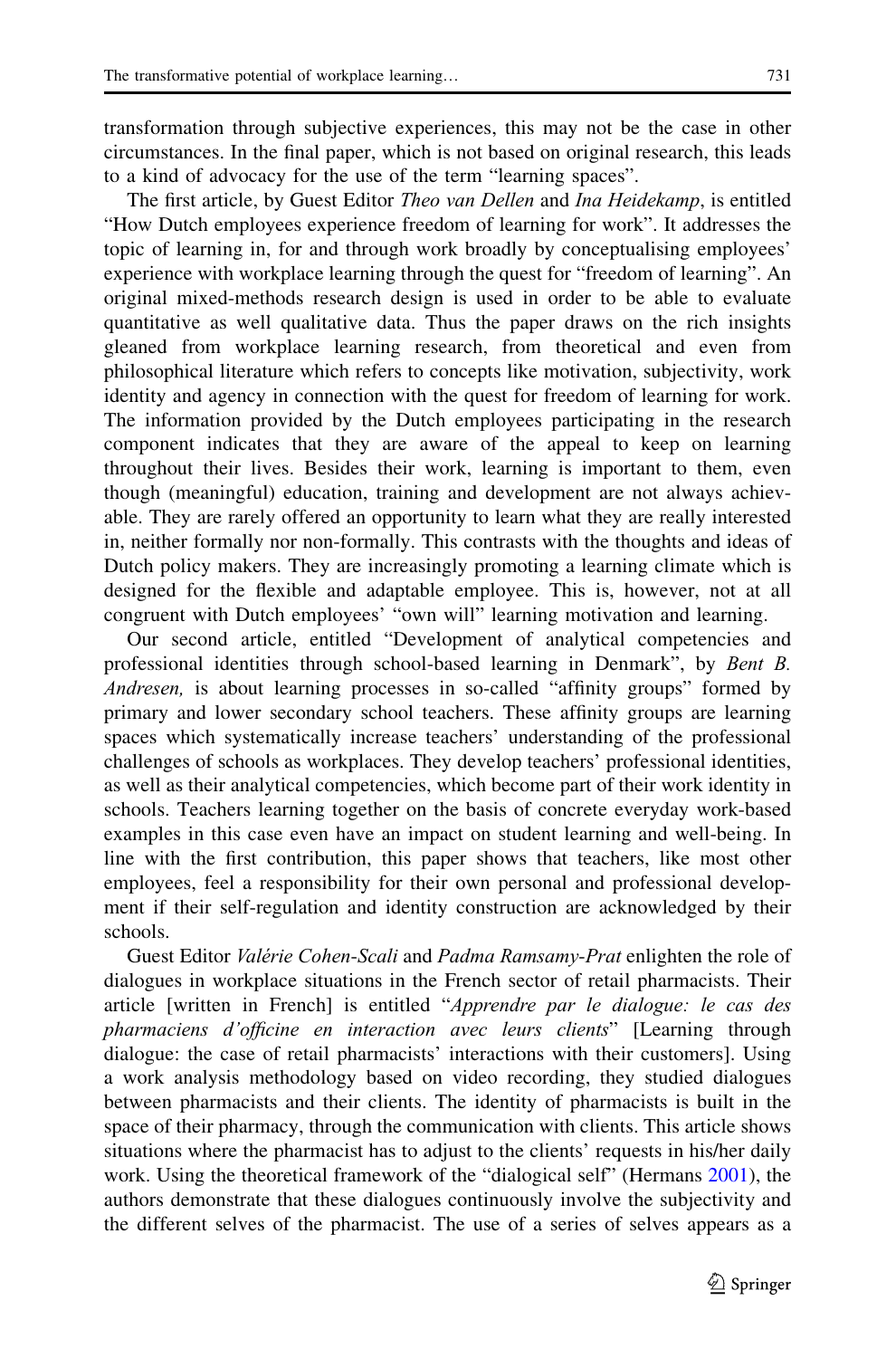necessity for the pharmacist to learn from his/her clients and be able to respond to their requests. For the authors, dialogue is a prototypical situation where learning development and identity construction are interrelated.

Sarote Phornprapha's contribution is entitled "People Passion programme: Implementing an innovative workplace learning culture through professional development – the case of KPMG Thailand". The author explores the specific situation of a 1,300-employee audit, tax and advisory service provider, KPMG, located in Thailand. The author gives an analysis of this enterprise at a point in time where it was emerging from a merger between two firms with very different corporate cultures. Sarote Phornprapha describes the impact of a programme ("People Passion programme") integrated in the organisation which aims to improve communication, development competencies of individuals and teams, and provides a sense of belonging, and of sharing the same identity at work. The People Passion programme contributes to the building of a sense of belonging among the employees. This article underlines the role of management and formal programmes to facilitate the connections between identity and learning as well as communication on the workplace.

In their article entitled "The role of work-related learning in the identity transformations of Canadian workers with low literacy skills", Maurice Taylor, David Trumpower and Edward Purse describe the impact of different organisational contexts (type of production, informal, non-formal and formal learning programmes) on the perception workers with low literacy skills have of themselves, on their motivation to acquire skills, on their learning development and trajectories. This paper analyses the impact of formal programmes aiming to support people in at-risk situations. The authors use the framework of data which were collected at two different sites in Canada, and apply a variety of methodologies to underline the effect of learning spaces at work on individuals in terms of improving their skills, developing their subjectivity and their self-awareness. Their findings underline that formal programmes can help workers with low literacy skills to cope with their current situation, to build their identity and then to become workers in organisations.

Our final paper deals with the notion of learning spaces. Written by *Natasha* Kersh and entitled "Rethinking the learning space at work and beyond: The achievement of agency across the boundaries of work-related spaces and environments", this paper underlines the necessity of taking the interconnections of different dimensions of learning spaces (individual, spatial and organisational) into account when trying to understand how people acquire and use skills. The situation of learning through boundary crossing experiences has been considered through these three dimensions. Boundary crossing is defined as developing new spaces with potential for learning. Data from two different research studies are considered and show that individual dispositions and motivations play significant roles in learning through boundary crossing. Individuals acquire new skills in the workplace and often use them in other contexts (family or social ones). This article shows that holistic approaches need to be favoured in an analysis of the ways in which individuals deal with their different learning spaces.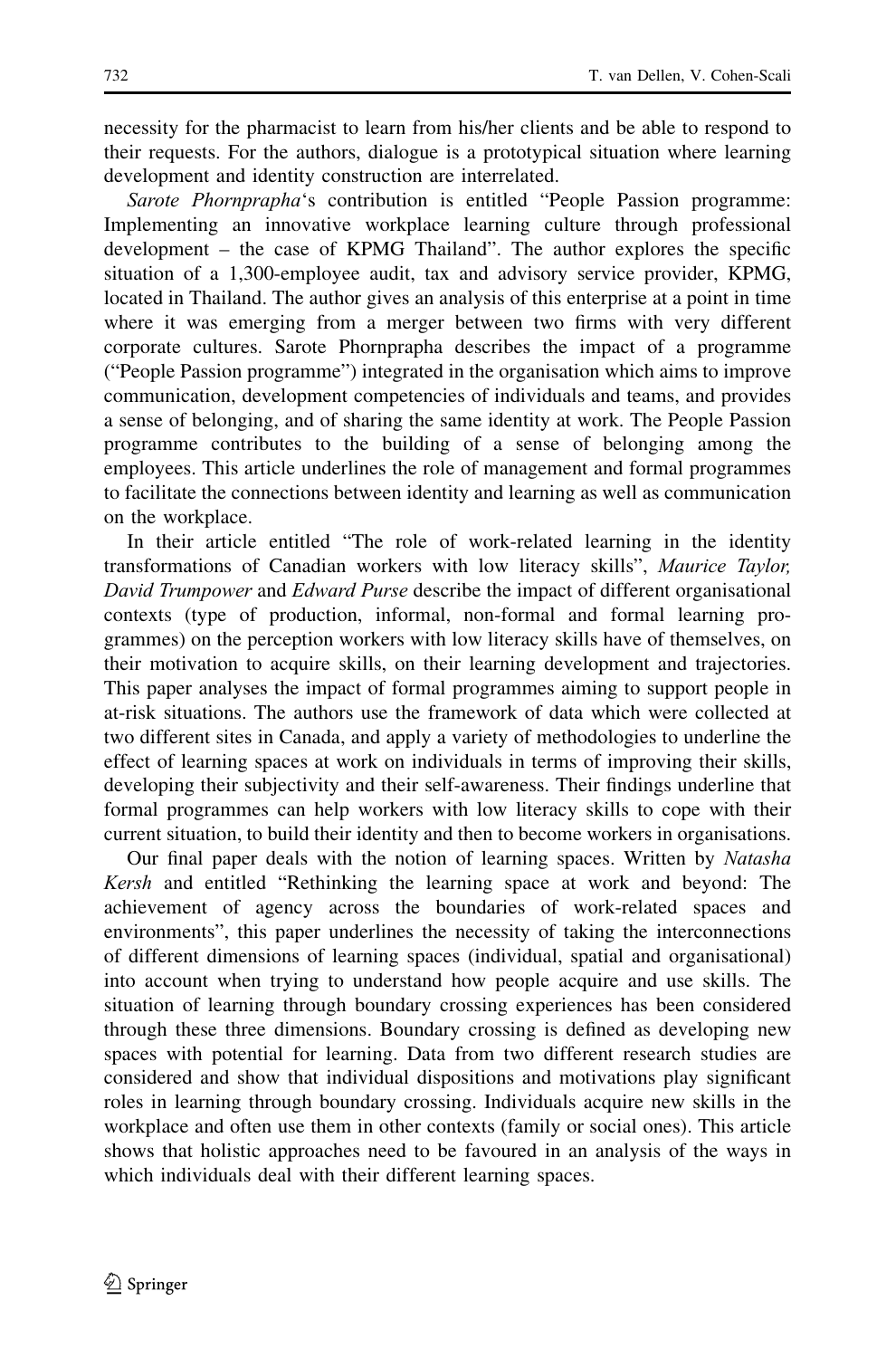#### <span id="page-8-0"></span>Concluding remark

The focus of this special issue on workplace learning, subjectivity and identity shows that workplace learning itself is neither a matter of structure nor a matter of agency. The configuration of the learning space, essentially the role of organisational development, more or less in a way contrasting individual development in workplaces influences the opportunities of subjectivity and identity construction and transformation by learning in and through work. As such, transformative workplace learning is considered to be important to cope with globalisation and its effects on the labour market, on organisational development and on personal and professional development. However, configuring workplaces as learning spaces is not yet central in policy discussions in and around work organisations. The ongoing reason for that may be the natural dominance of getting on with work and not investing time (and money) in learning. This special issue shows in a number of instances that workplace learning through subjectivity and identity transformation contributes to more agency whenever the contextual circumstances give space to learning which matters in an affective, cognitive and social manner. This means that all policy making in and around organisations should not be one-way but reciprocal in direction. At the very least, giving space to learning may contribute to transformative workplace learning which is of personal value.

Acknowledgements As Guest Editors, we sincerely thank Executive Editor Stephen Roche for his contributory and valuable comments on our proposals and on early drafts of the articles.

#### **References**

- Billett, S. (2010). Lifelong learning and self: Work, subjectivity and learning. Studies in Continuing Education, 32(1), 1–16.
- Billett, S., & Somerville, M. (2004). Transformation at work: Identity and learning. Studies in Continuing Education, 26(2), 309–326.
- Chisholm, L. (2013). Exploring the future of lifelong learning: Advocacy, research and footprinting. International Review of Education, 58(3), 373–382.
- Chisholm, L, Van Dellen, T., & Lunardon, K. (2012). Overlapping worlds: Asian and European experiences of learning and working. Keynote presented at the "learning unlimited" conference of the Asia–Europe Meeting of the LLL Hub in May in Copenhagen.
- Cohen-Scali, V. & Guichard, J. (Eds). (2008). Identités et Orientations. L'orientation scolaire et professionnelle, 37(3), 315–320.
- Elkjear, B. (2004). Organizational learning: The "third way". Management Learning, 35(4), 419–434.
- Ellström, P. (2011). Informal learning at work: Conditions, processes and logics. In M. Malloch, L. Cairns, K. Evans, & B. N. O'Connor (Eds.), The Sage handbook of workplace learning (pp. 105– 120). London: Sage Publications.
- Evans, K., & Guille, D. (2012). Putting different forms of knowledge to work in practice. In J. Higgs, R. Barnett, S. Billett, M. Hutchings & F. Trede (Eds.), Practice-based education: Perspectives and strategies (Chap. 9, pp. 113–130). Practice, education, work and society, Vol. 6. Rotterdam: Sense Publishers.
- Filliettaz, L. (2013). Affording learning environments in workplace contexts: An interactional and multimodal perspective. International Journal of Lifelong Education, 32(1), 107–122.
- Hermans, H. J. M. (2001). The dialogical self: Toward a theory of personal and cultural positioning. Culture & Psychology, 7(3), 243–281.